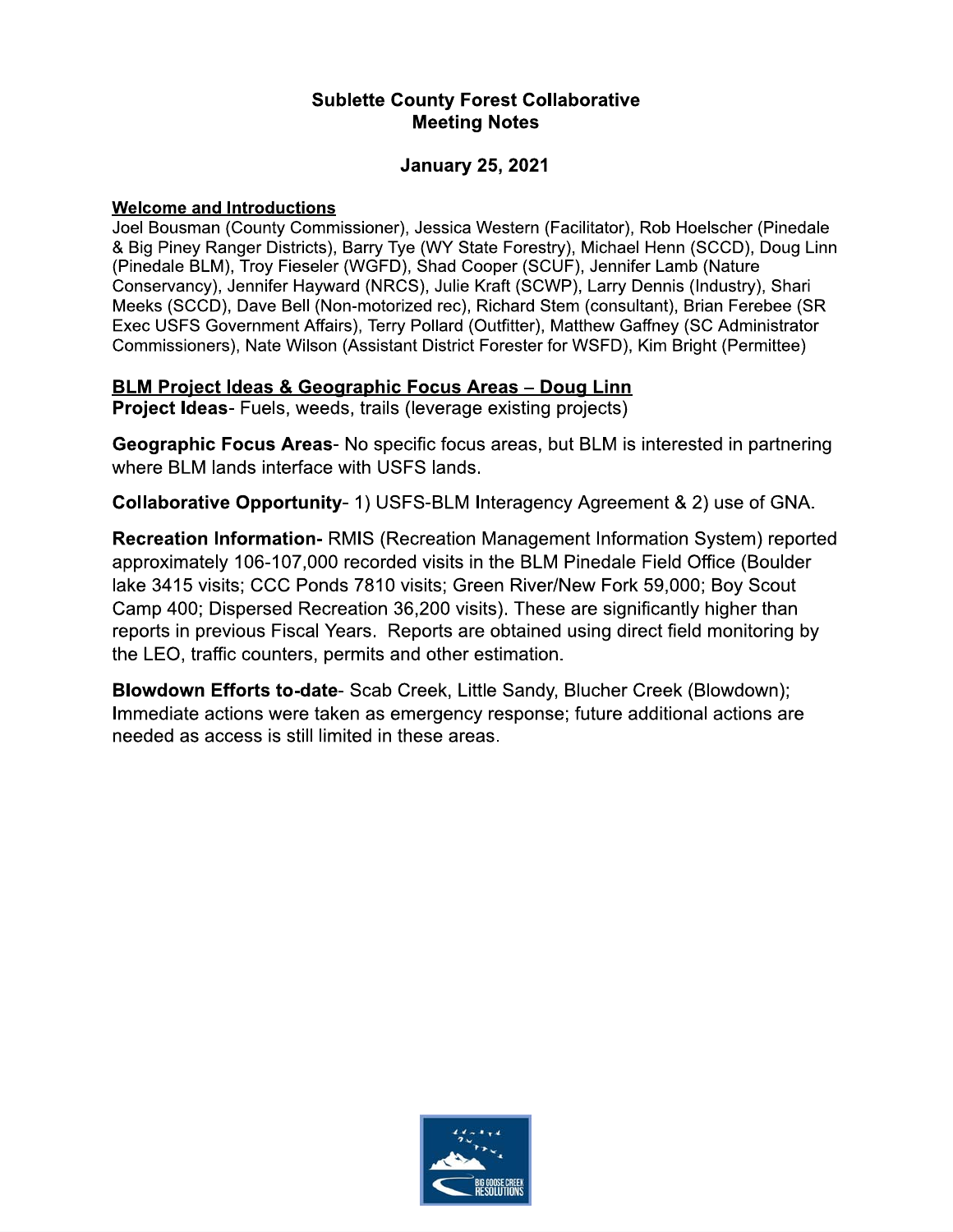# WY State Forestry Project Ideas & Geographic Focus Areas- Barry Tye

**Project Ideas-** Timber sale, road corridor work on the way up to the project areas, firewood sale, using receipts from timber sales to help get other parts of the project implemented (or other projects implemented). Using State Lands as a potential "staging area" for federal lands implementation to reduce disturbance on federal lands.

## **Geographic Focus Areas-**

Irish Canyon (Fuels polygons identified, work with BLM and USFS with similar timber types nearby.

Muddy Ridge – railcar as a bridge, replace bridge before doing forest treatments (\$280,000 required); 118 acres of overstocked and suppressed lodgepole; USFS and BLM has similar timber-types surrounding.

Collaborative Opportunity- Interested in landscape-level GNA to work together in an effort to 'sweeten the deal' for bidding/timber companies.

Next steps- If the Forest Collaborative prioritizes this effort, then State Forestry, USFS Pinedale RD, BLM PFO, and BLM RSFO should meet to discuss GNA strategy.

# <u> USFS Project Ideas & Geographic Focus Areas - Rob Hoelscher</u>

**Project Ideas-** There are several "tools" available to promote healthy forests. Additional comments to address "tools" are summarized below:

- Information sharing with visitors and public land users.
- MRA that authorizes the temporary use of chainsaws in wilderness sectors of the Big Sandy Blowdown.
	- o Frontrunner issue for 2021 Field Season: Many Collaborative members articulated their reasons for considering this blowdown and "emergency".
	- o MRA is very specific to resources used, timeframe, alternatives, site-specific project approval, concise, to authorize "non-conforming use". Other MRA's that authorize chainsaw use in wilderness are available and have been successful in other forests, so the Pinedale Ranger District would not have to start from scratch.
	- o Partners agree there must be logical reasoning behind using chainsaws in Wilderness Areas: No collaborative members strongly opposed this temporary use although conservation partners need to know and understand the specificity in the MRA before giving full support.
- Shared Stewardship to help USFS and BLM develop a strategic plan to address blowdown and longevity of healthy forests in Sublette County. This is intended to help the Collaborative drive additional support for implementation.
- Request assistance from the USFS Products Lab to assist with identifying opportunities on the BTNF.

Geographic Focus Areas- The 5-year planning focus has done a great amount of effort to assess Muddy Ridge, Upper Green, Union Pass, Kinky Creek areas. These areas are scheduled for USFS analysis.

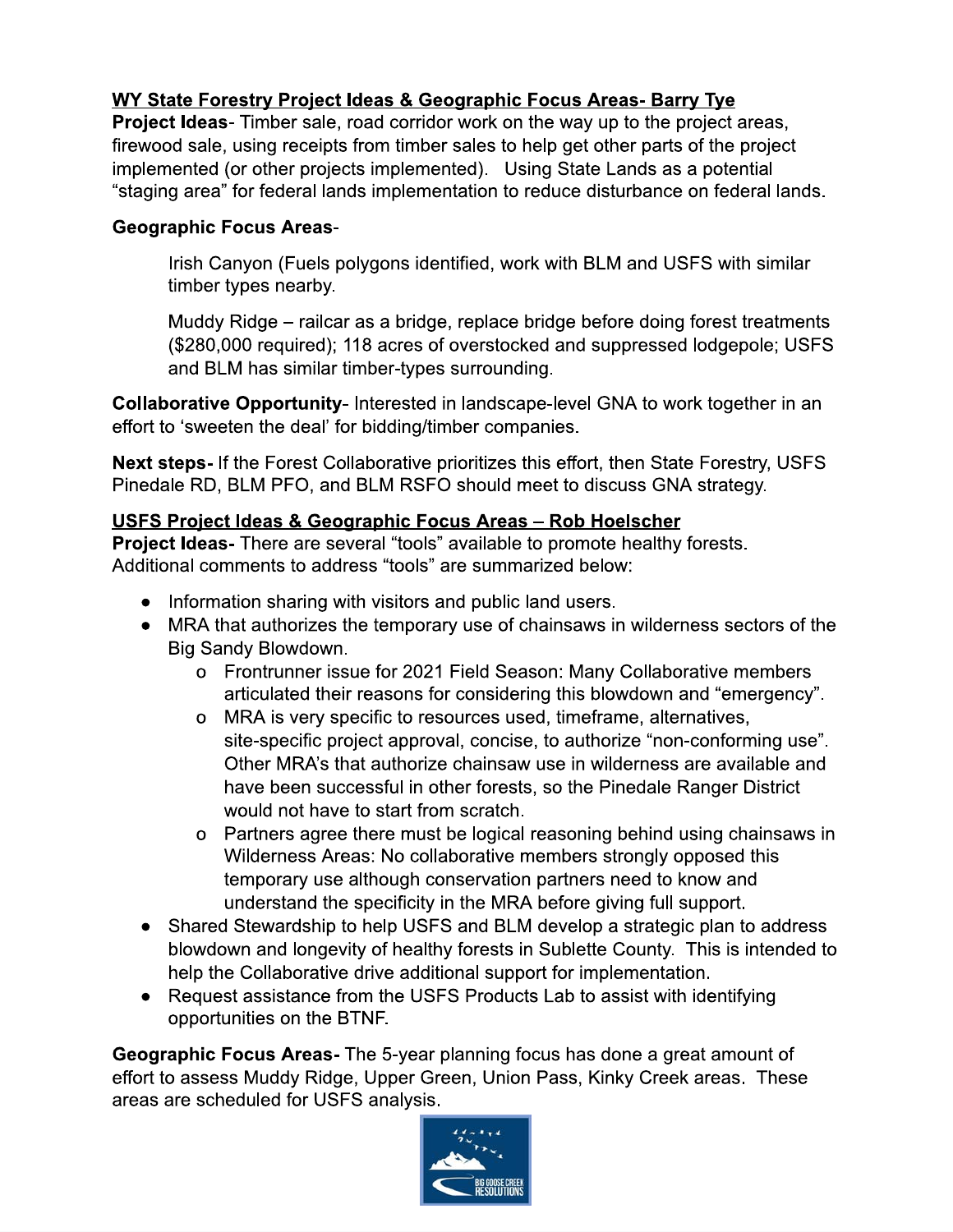**Blowdown Update-** BTNF has requested \$235,000 which has a partial match of \$40,000 from Friends of the BT organization. Funding is intended to hire crews this summer to clear trails at various trailheads. Porcupine Cr. Trapper Cr. Doubletop. Scab. Big Sandy Lake Trail, Fremont CD to clear these trails. Most of the blowdown is in wilderness. Additional support may be requested from Outfitters in Sublette County.

10-Year Vegetation Strategy – the potential for creating this Strategy was discussed. Mike Henn assured Rob Hoelscher that the Collaborative can help with the writing of EIS's and writing grants. The USFS and Rich Stem will present the way the agency can move forward on creating a 10 year supply of timber that will address forest health issues, as well as support economic activities on February 22.

## **Biden Transition information provided by Rich Stem**

Briefly highlighted important notes in the documents sent out prior to the meeting: Administration Transition documents- Rich advised the group to fully read this document. NOTE pages 5, 6, 7, 10, 11 as they relate to the Forest Collaborative.

**Transition letter-** (4) key points; there is now congressional bi-partisan push regarding catastrophic fire. The bottom line is that there is a wave building congressionally for future funding of federal agencies to act and work with state and counties, which helps build capacity.

**USFS NEPA regs-** NEPA regulations are currently frozen. However, 2 VERY important parts-1) new CE authorities; 2) tiering of previous NEPA work; California document regarding a progressive program-Bottom line-everyone got together and decided to do this program regarding catastrophic fire and forest management. Execution remains to be seen, but strategy is in place. In summary, 1) huge congressional interest, 2) agencies and collaboratives need to be ready, 3) can industry be ready as well?

**New Administration-** Brian Ferebee added that the four focuses of the new administration include COVID-19, economic relief, climate change and solutions, and racial equality. The Forest Collaborative should consider "How does our work align with these priorities and outcomes?" Carbon sequestration and climate change are great opportunities under which to "classify" projects.

### Status on past projects recommended by Collaborative

Monument Ridge- ongoing project; decision is signed and is implementation for the next couple of years. Additional funding has been acquired for further implementation.

Hoback Ranches Service Improvement District- Shad Cooper- Roosevelt Fire burned through the Hoback Ranches and the situation there today is much different. Shad recommends looking at this goal and change it to a post-fire recovery list of recommendations. Rob Hoelscher added that there may be additional salvage opportunities. Other request such as building materials for rebuilding and reestablishment of native vegetation. SCCD still has the Roosevelt Fire Resources webpage; SCCD can add resources to the webpage;